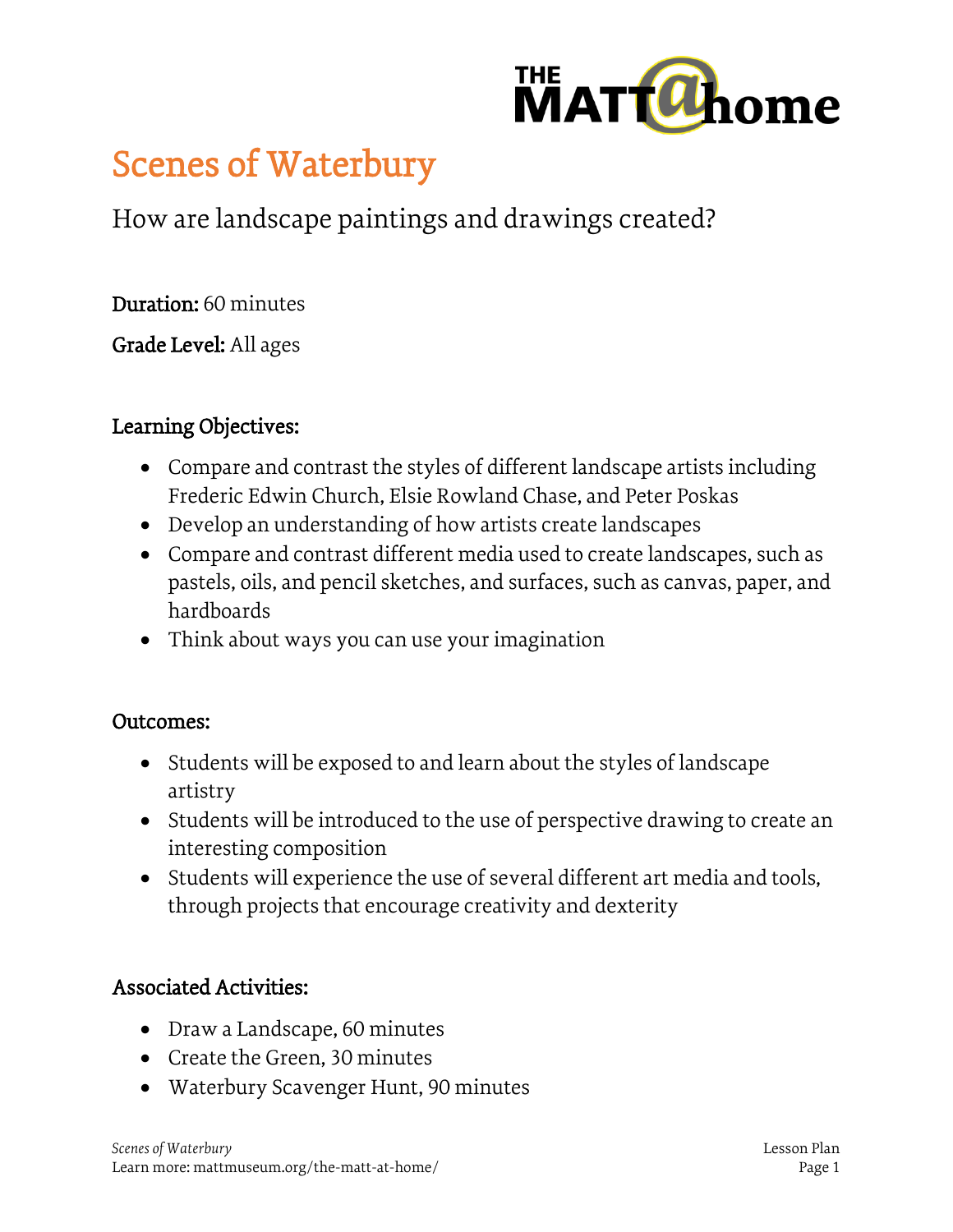

## Who was Elsie Rowland Chase?

Elsie Rowland Chase specialized in painting the world of her friends and family. She studied at the Yale School of Fine Arts from 1884 to 1889 andwas an active member of hte New Haven Paint and Clay Club. She was also a member of the National Association of Women Painters and Sculptors.

In 1890, Elsie Rowland married Frederick Starkweather Chase, who was later the founder of the Chase Rolling Mill Company and president of Chase Companies, Inc. The couple lived in Waterbury and Middlebury and raised 6 children. Their fifth child, Frederika, was the subject of a painting by Josephine Lewis, whom Elsie knew at Yale. Rowland Park in Waterbury is named after

Elsie's family.

Elsie's artwork featured scenes of Waterbury prominently. She painted landscapes of Waterbury, images from inside the brass factories, portraits of friends and family members, and still lifes inside homes.



Elsie Rowland Chase, *Chase Rolling Mill*, c. 1895, Oil on canvas

Activity: Elsie Rowland Chase shared her art with friends and family. Create a postcard with a kind note to a friend or family member. Share a landscape or another image of your daily life.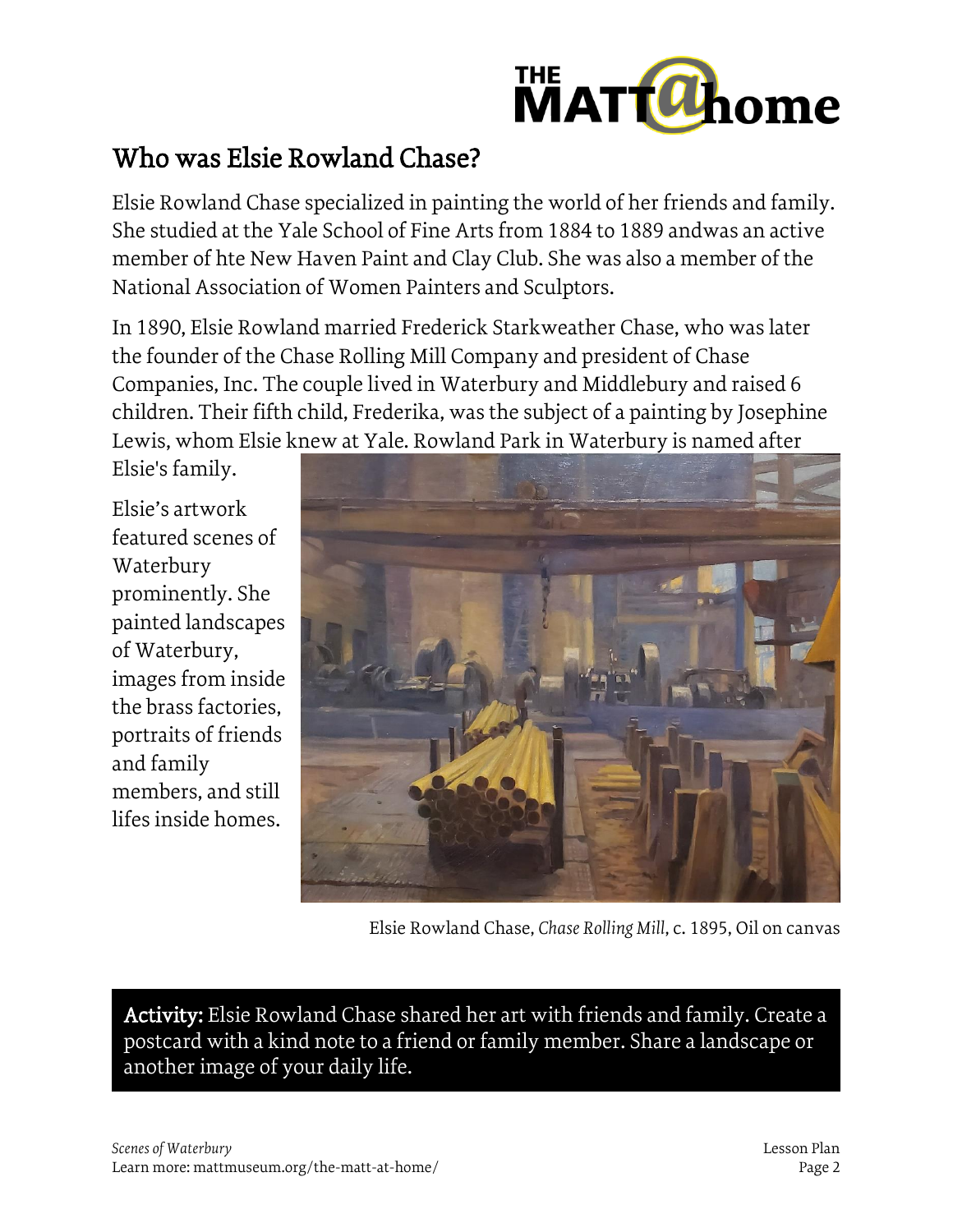

## What is a landscape?

A landscape is a depiction of the visible features of an area of land. Many times, landscapes include natural scenes such as mountains, valleys, trees, rivers, and forests. The sky is usually an important feature, and weather and details from nature are commonly incorporated as well. Landscapes often features a wide view with a foreground, a middle ground, and a background.



*Landscape composition*

Activity: Draw your own landscape, either a scene of Waterbury or a scene of your imagination. Follow the instructions in your packet.

Landscapes can be painted in a variety of styles: realist (Frederic Edwin Church), impressionist (Claude Monet), fauvist (Henri Matisse), pointilist (Jean Metzinger), and more.

Think: What landscape do you interact with most often? Is it in Waterbury? Your school? A park? How would you want to depict that landscape?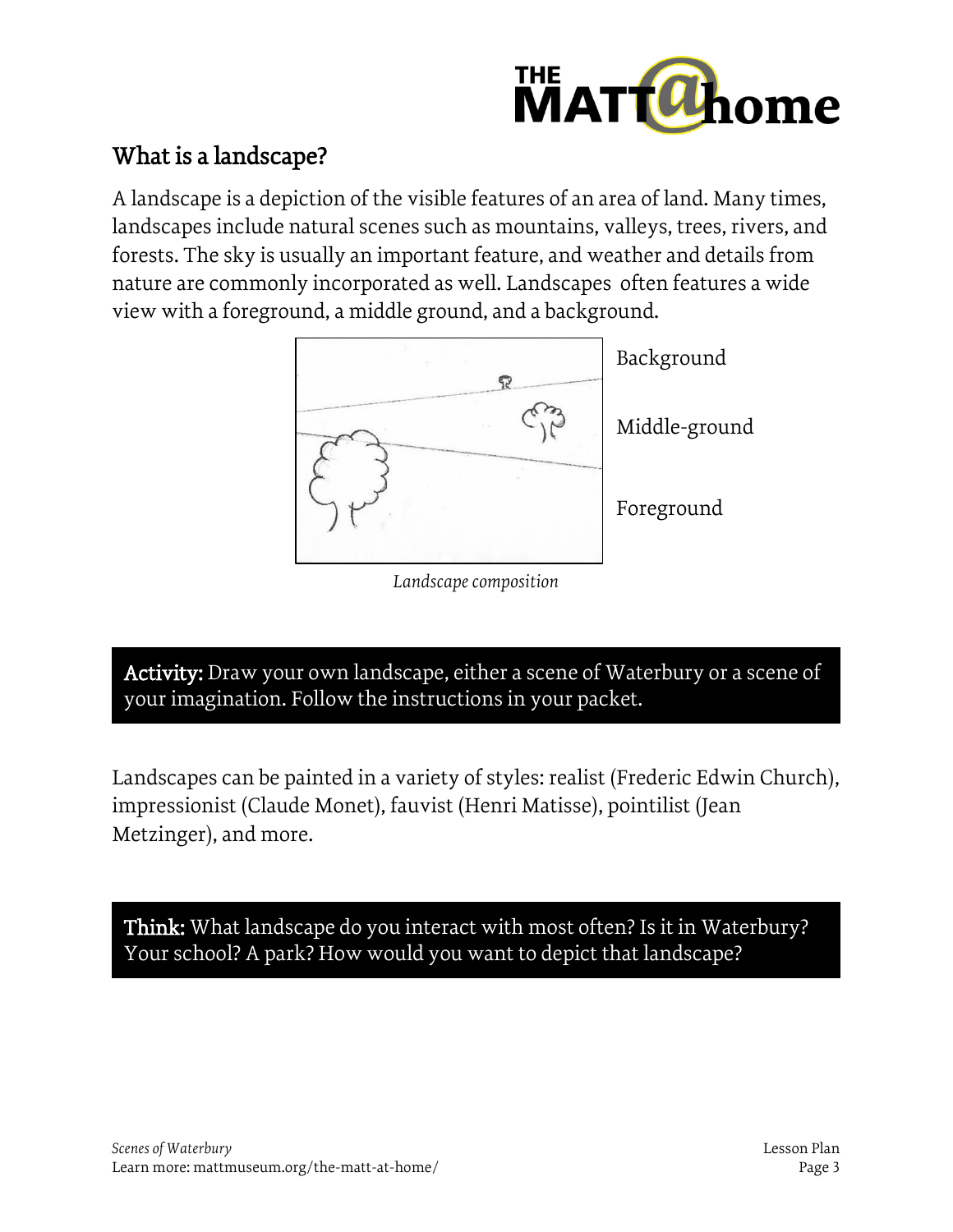

## Waterbury

Elsie Rowland Chase. 20<sup>th</sup> century. Oil on canvas.



Questions for Viewing:

- What do you see?
- What is going on in the painting?
- What is the mood of the scene?
- Where do you think the scene in the painting takes place?
- Why do you think the artist painted the painting?
- Where could you look to learn more about this artist?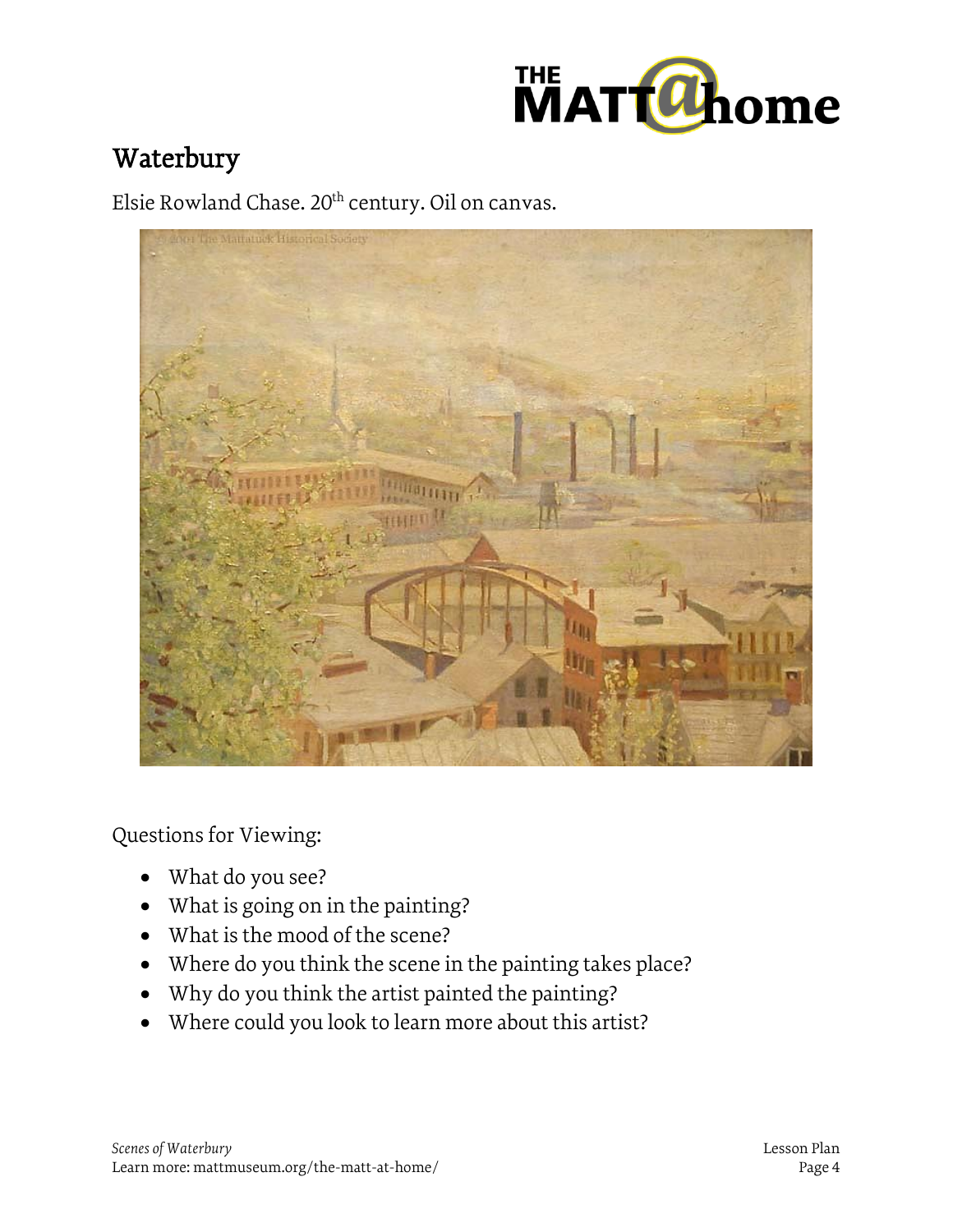



Peter Poskas, *Crossroads of Washington and Wilson Street, Waterbury*, c. 1975, oil on canvas.

For three centuries new families have settled in the Waterbury region: from a colony of farmers they became builders of a nation. In the nineteenth century, Waterbury, which was built on English tradition, transformed its struggling agricultural economy into a successful industrial center. The manufacturing of the metal button led to brass making, which later became the industry that forged a brass empire that reached around the world.

Activity: Go on a scavenger hunt around Waterbury! Take a look at our list of items to hunt for, take pictures as you find them, and then share them with us!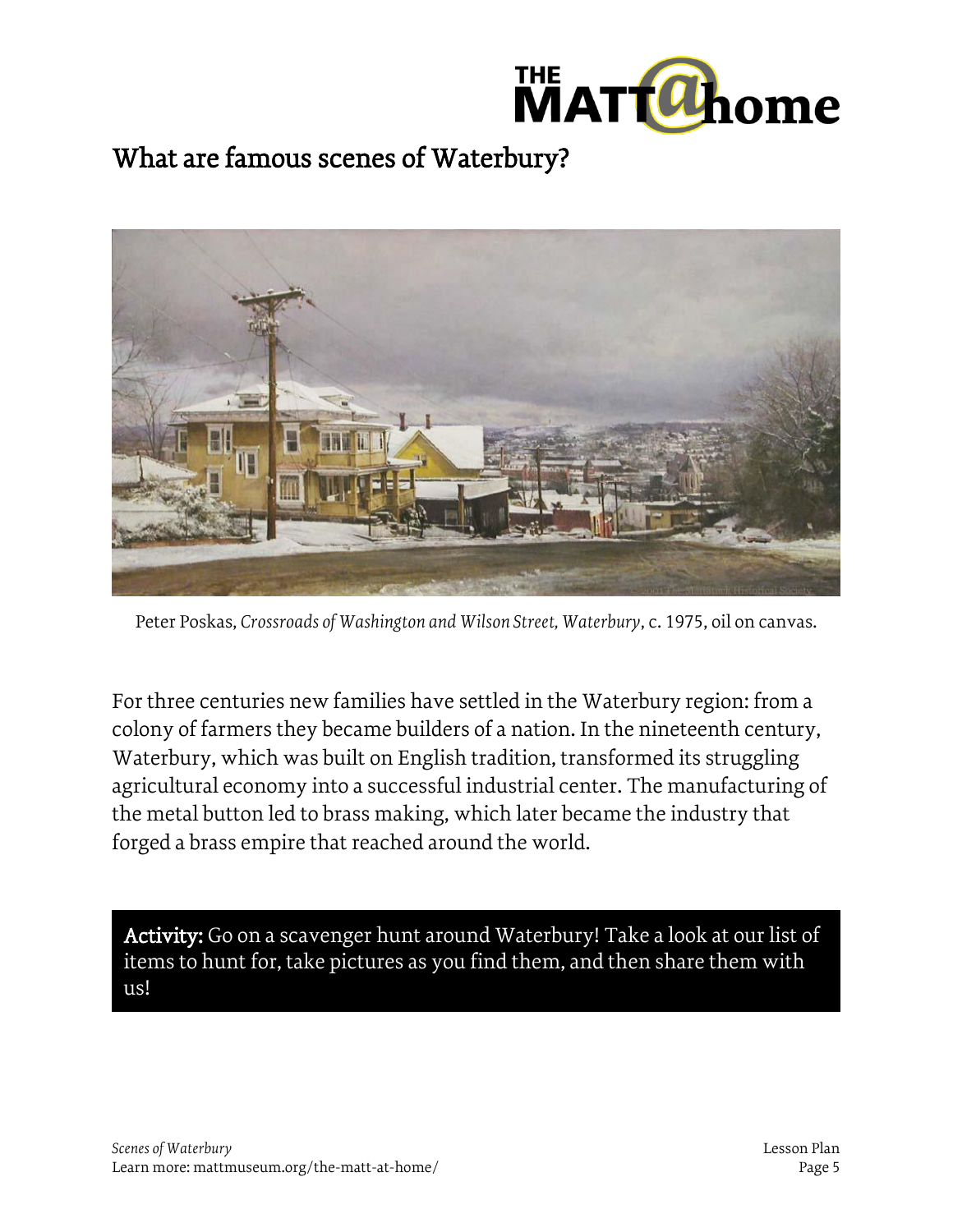

## Frederic Edwin Church

Frederic Edwin Church was an American landscape painter born in Hartford, Connecticut. He was a central figure in the Hudson River School of American landscape painters, best known for painting large landscapes, often depicting mountains, waterfalls, and sunsets.

Although this is not a standard landscape it shows the three major elements – foreground, middle-ground, and background – and it is one of our favorites.



Frederic Edwin Church, *Icebergs*, 1863, oil on canvas

Think: How is this landscape different from the other ones you have seen? What does Church do with color? Which style do you prefer?

## Hudson River School

The Hudson River School was a mid-19th century American art movement embodied by a group of landscape painters whose aesthetic vision was influenced by Romanticism. The paintings typically depict the Hudson River Valley and the surrounding area, including the Catskill, Adirondack, and White Mountains.